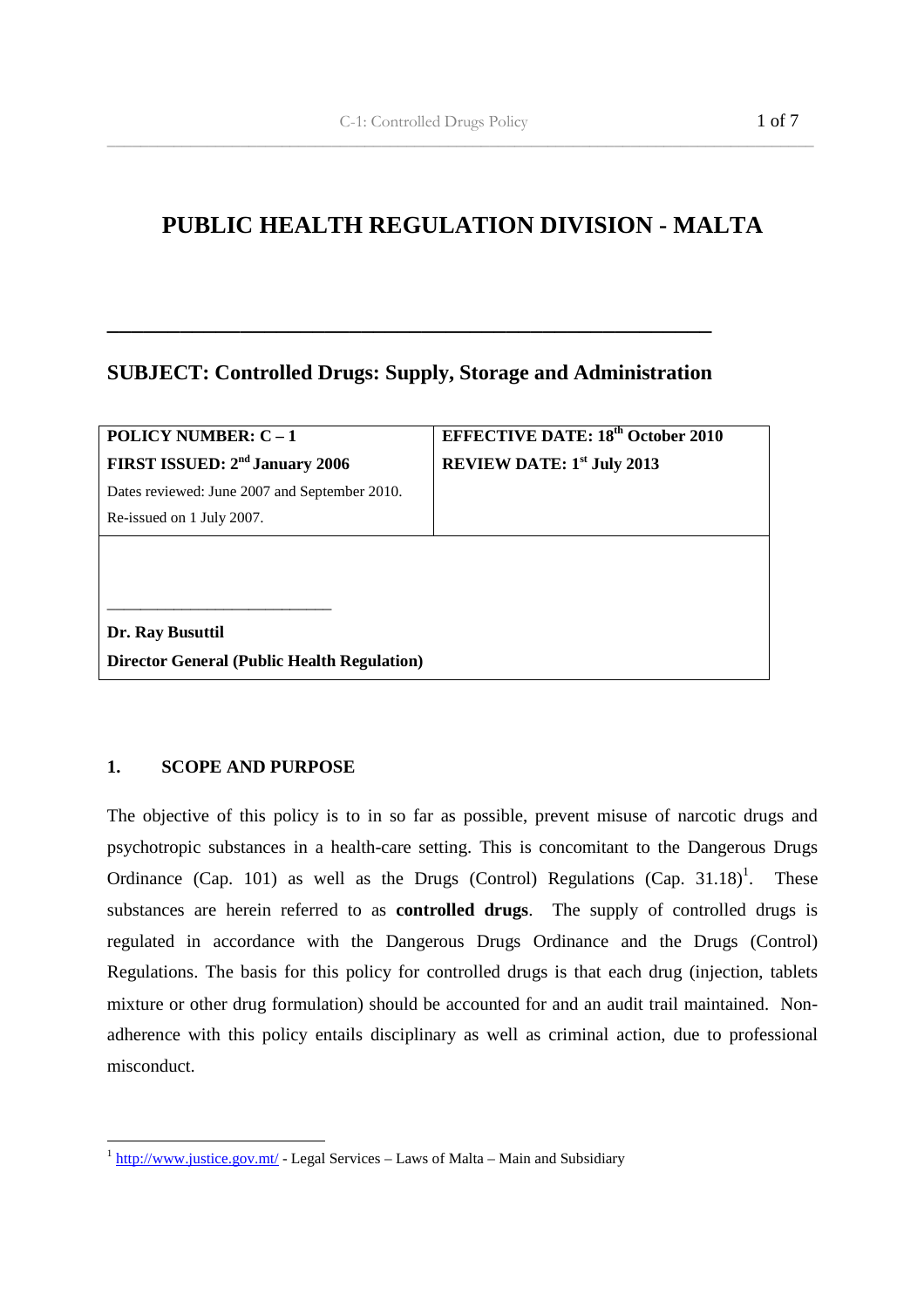$\overline{\phantom{a}}$  ,  $\overline{\phantom{a}}$  ,  $\overline{\phantom{a}}$  ,  $\overline{\phantom{a}}$  ,  $\overline{\phantom{a}}$  ,  $\overline{\phantom{a}}$  ,  $\overline{\phantom{a}}$  ,  $\overline{\phantom{a}}$  ,  $\overline{\phantom{a}}$  ,  $\overline{\phantom{a}}$  ,  $\overline{\phantom{a}}$  ,  $\overline{\phantom{a}}$  ,  $\overline{\phantom{a}}$  ,  $\overline{\phantom{a}}$  ,  $\overline{\phantom{a}}$  ,  $\overline{\phantom{a}}$ 

#### **2 INFORMATION AND DEFINITIONS**

For the purpose of this policy:

- 2.1 **Supply** refers to the drugs ordered and stock given by the pharmacy to wards and departments.
- 2.2 A **nurse** means either a licensed midwife, or a first level nurse or a second level nurse whose name is entered in the register held by the Council for Nurses and Midwives.
- 2.3 The **nurse in charge** means the senior nurse by grade or seniority, or a nurse delegated to be in charge of the ward or unit by the administration.
- 2.4 A **unit** means any care area where controlled drugs are stored and administered.
- 2.5 The **witness** to the administration of controlled drugs means a nurse, midwife or doctor.
- 2.6 **Drug Administration** means the actual removal of the controlled drug form the patient controlled drug cupboard, the preparation and giving of thereof to the right patient, all the required documentation as requested by this policy in para  $3.4.1 - 3.4.7$  and disposition of any in administered quantities of the drug.

# **3. INSTRUCTIONS AND PROCEDURES**

# **3.1 Ordering**

- 3.1.1 Each hospital unit is to have a Controlled Drugs cupboard and a stock of controlled drugs is to be kept therein.
- 3.1.2 Each unit should establish the minimum stock level to hold prior to ordering and should also indicate the maximum level to hold on the unit.
- 3.1.3 Controlled drugs ordered for a specific unit should only be used for identified patients of that unit.
- 3.1.4 Unless stocks are ordered electronically, stocks should be obtained by the use of a special duplicate numbered order form signed by the nurses in charge **(Annex 1)**. The form should be on Controlled Drugs Order Book that should be numbered and the name, strength, dosage form and quantity of drugs to be supplied is indicated. The ordering book should be kept locked in the Controlled Drugs cupboard. Records, whether on paper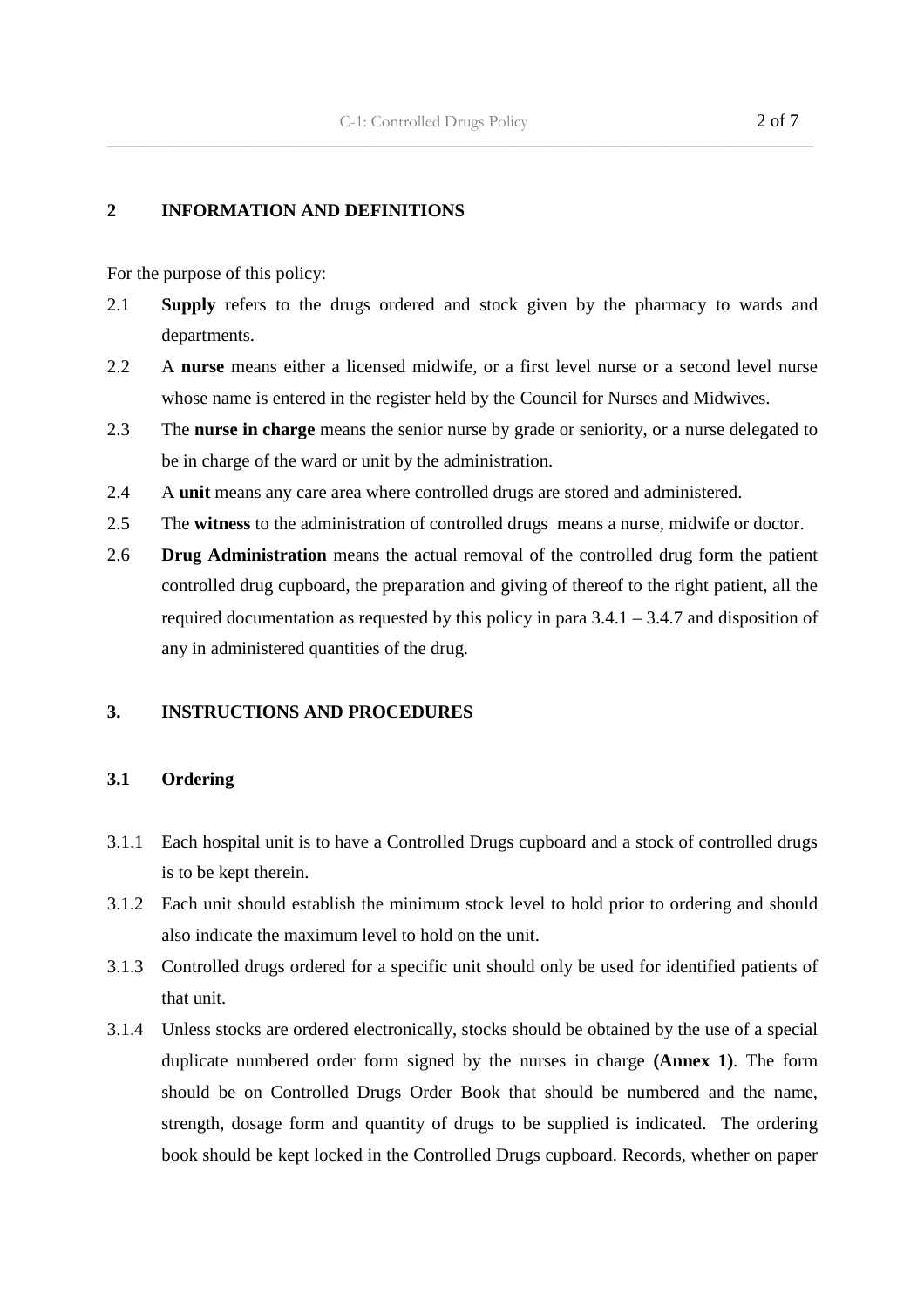or electronically stored, should be kept on the ward for ten years from the date of the last entry by the nurse in charge .

3.1.5 The nurse in charge is responsible for the controlled drug cupboard and should hold an audit trail of all controlled drugs available on the ward. Only nurses are allowed access to the controlled drug cupboard.

 $\overline{\phantom{a}}$  ,  $\overline{\phantom{a}}$  ,  $\overline{\phantom{a}}$  ,  $\overline{\phantom{a}}$  ,  $\overline{\phantom{a}}$  ,  $\overline{\phantom{a}}$  ,  $\overline{\phantom{a}}$  ,  $\overline{\phantom{a}}$  ,  $\overline{\phantom{a}}$  ,  $\overline{\phantom{a}}$  ,  $\overline{\phantom{a}}$  ,  $\overline{\phantom{a}}$  ,  $\overline{\phantom{a}}$  ,  $\overline{\phantom{a}}$  ,  $\overline{\phantom{a}}$  ,  $\overline{\phantom{a}}$ 

- 3.1.6 Requests for controlled drugs should be in duplicate and filled in ink. The name and surname of the nurse in charge in block letters should be entered on the order form, which will also indicate the date the drugs were requested.
- 3.1.7 At the point of dispensing, the pharmacist issuing the controlled drugs must sign name and surname in block letters and write the date of issue.
- 3.1.8 Request forms should clearly indicate the form of preparation and its strength. If the formulation dispensed is in any way different from what was requested (e.g. Different volumes) this should be clearly specified.
- 3.1.9 Controlled drugs for use in wards or units shall be under the direct responsibility of the nurse in charge of the ward or unit.
- 3.1.9.1 Stock of controlled drugs supplied by the pharmacy for use in wards or units shall be handed directly to the person authorised by the nurse in charge of the ward or unit, to collect controlled drugs. This authorised person shall check that the drug, strength, volume and dosage form dispensed matches what is documented as dispensed, and sign at the point of dispensing.
- 3.1.9.2 Controlled drugs brought from pharmacy shall be handed to the nurse in charge who shall check the controlled drugs against the requisition, including the number ordered and received.
- 3.1.9.3 If the supply is intact and correct, then the Controlled Drug Order Book shall be signed by the nurse in charge in the "received by" section.
- 3.1.9.4 The nurse in charge shall place the controlled drugs in the controlled drugs cupboard as soon as possible after being brought to the ward or unit and shall complete immediately the necessary record keeping requirements.
- 3.1.10 The new stock is to be entered in the Controlled Drug register **(Annex 2)**. All entries in the register should be double-checked and signed by the nurse who brought the stock and the witness. Only controlled drugs as per First Schedule of the Dangerous Drugs Ordinance can be kept in stock for administration.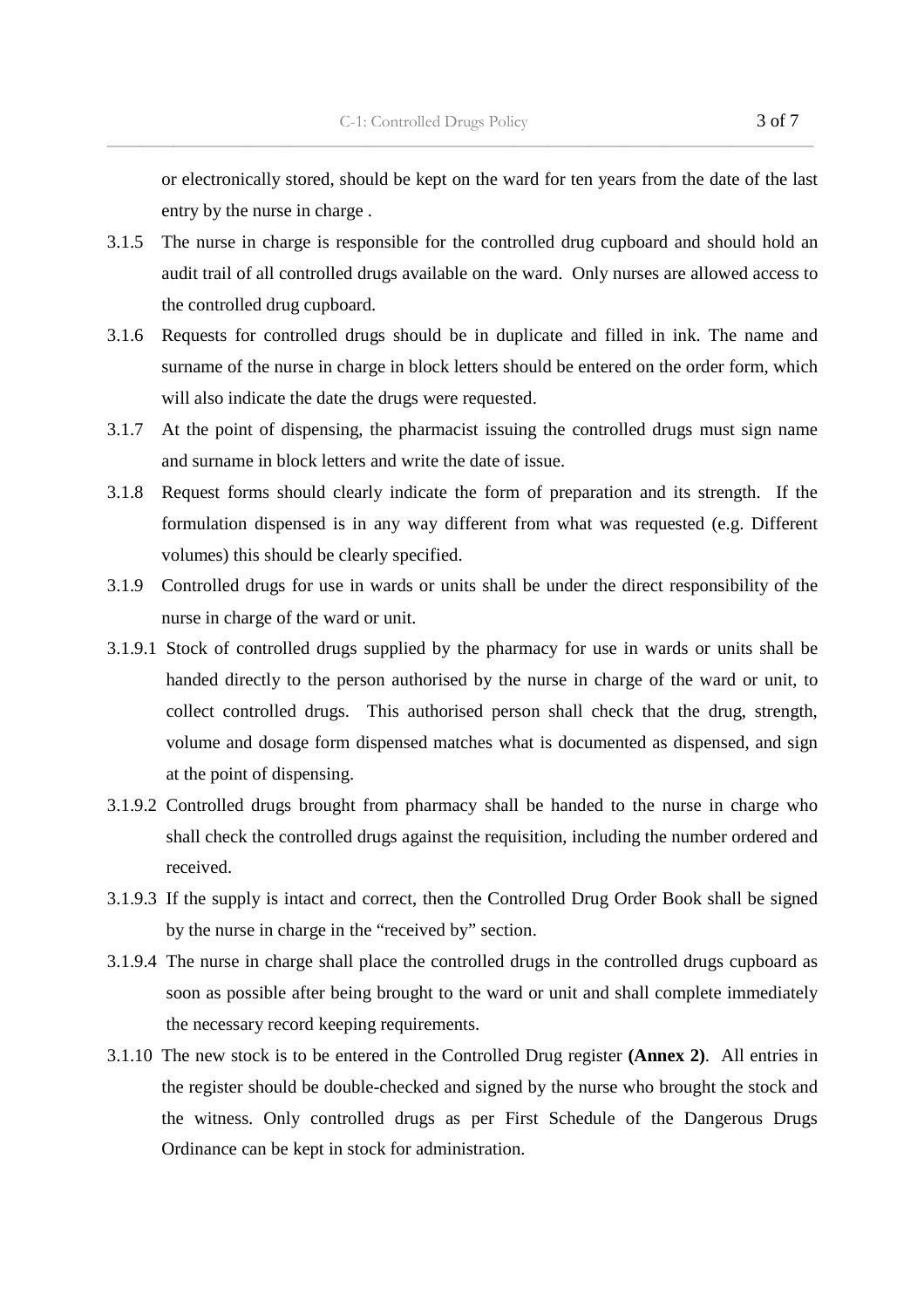$\overline{\phantom{a}}$  ,  $\overline{\phantom{a}}$  ,  $\overline{\phantom{a}}$  ,  $\overline{\phantom{a}}$  ,  $\overline{\phantom{a}}$  ,  $\overline{\phantom{a}}$  ,  $\overline{\phantom{a}}$  ,  $\overline{\phantom{a}}$  ,  $\overline{\phantom{a}}$  ,  $\overline{\phantom{a}}$  ,  $\overline{\phantom{a}}$  ,  $\overline{\phantom{a}}$  ,  $\overline{\phantom{a}}$  ,  $\overline{\phantom{a}}$  ,  $\overline{\phantom{a}}$  ,  $\overline{\phantom{a}}$ 

#### **3.2 Storage**

- 3.2.1 Storage of controlled drugs should be in a cupboard solely and specifically designed for the purpose under double lock and key.
- 3.2.2 The controlled drugs cupboard should be placed in the treatment room firmly secured to a wall. In the absence of a treatment room, the controlled drugs cupboard should be kept in a controlled area. The controlled area should be secure, with limited access and entry restricted to authorized persons only.
- 3.2.3 The controlled drugs cupboard should be placed in an area which is not subject to substantial variations in temperature e.g. not in direct sunlight or over a radiator.
- 3.2.4 The keys should be kept at all times by the nurse in charge or any other nurse delegated for the day by the nurse in charge.
- 3.2.5 Fridge items, which need a temperature between 2 to 8 degrees Celsius, should be stored in the fridge for medications in the treatment room. Units making use of fridge items should have a lockable fixed space in the fridge where controlled drugs are stored.
- 3.2.6 All controlled drugs containers should be clearly labeled. Printed labels should always be used. The expiry date should also be clear.
- 3.2.7 Regular stock checks should be carried out weekly by the nurse in charge or senior nurse to ensure adequate stock and that the stock is not expired.
- 3.2.8 Where standard hospital policy warrants that controlled drugs need to be stored in an emergency trolley, the quantity maintained should be two of each item and kept under seal. Provisions stipulated in sections 3.3 and 3.4 also apply.

# **3.3 Record Keeping**

3.3.1 A register is to be kept by the unit of all ordered and administered controlled drugs **(Annex 2)**. The pages of the register should be numbered and no pages should be missing. The ordering booklet and register in use is kept in the first lock of the controlled drugs cupboard.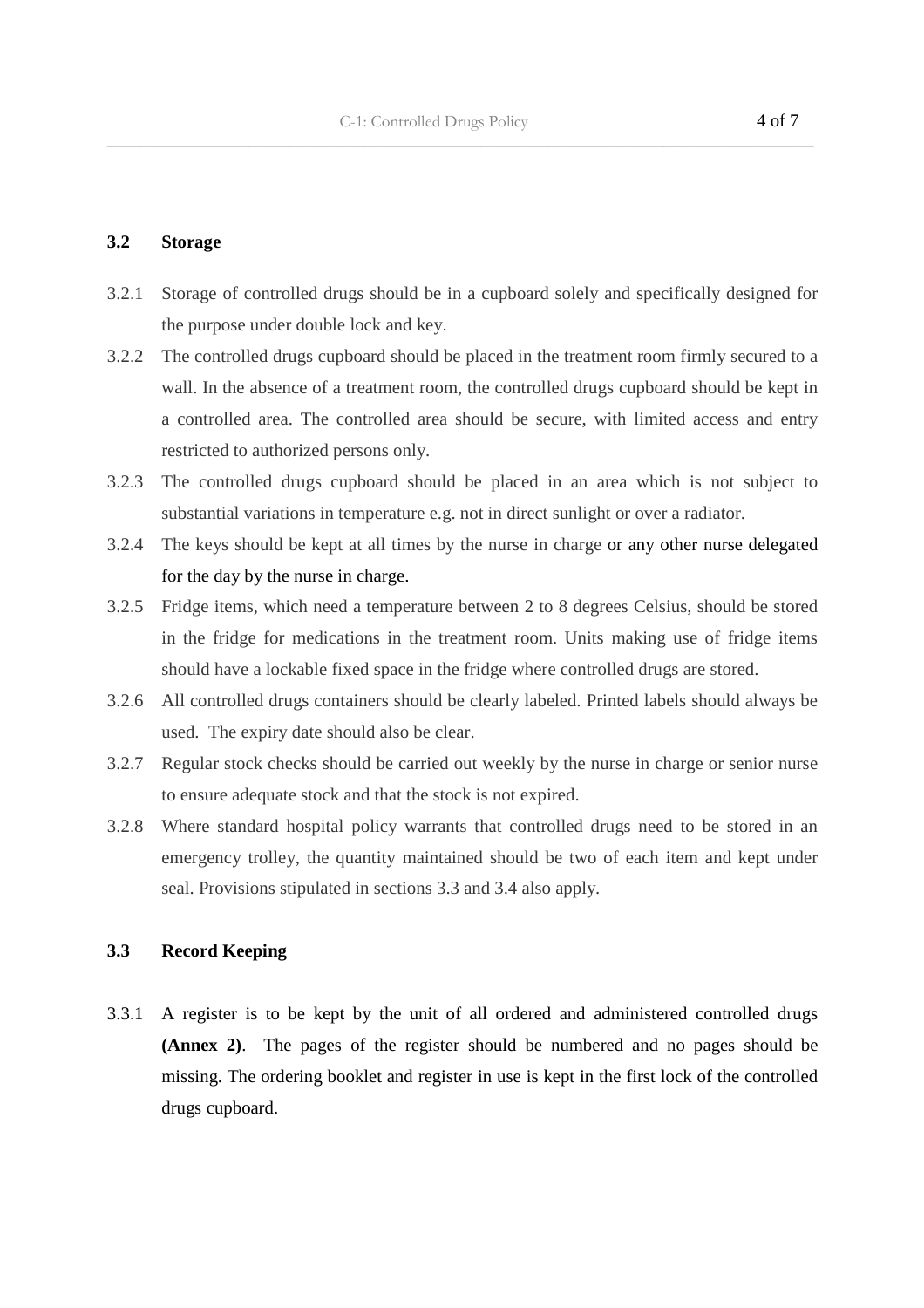3.3.2 The name of the drug to be registered is to be filled clearly at the top of the page in the space provided. A new page must be set for each drug, form of preparation and strength of drug.

 $\overline{\phantom{a}}$  ,  $\overline{\phantom{a}}$  ,  $\overline{\phantom{a}}$  ,  $\overline{\phantom{a}}$  ,  $\overline{\phantom{a}}$  ,  $\overline{\phantom{a}}$  ,  $\overline{\phantom{a}}$  ,  $\overline{\phantom{a}}$  ,  $\overline{\phantom{a}}$  ,  $\overline{\phantom{a}}$  ,  $\overline{\phantom{a}}$  ,  $\overline{\phantom{a}}$  ,  $\overline{\phantom{a}}$  ,  $\overline{\phantom{a}}$  ,  $\overline{\phantom{a}}$  ,  $\overline{\phantom{a}}$ 

3.3.3 The serial number of the page of the Controlled Drug Order Book is written on the register whenever a new stock is brought from the pharmacy together with the date and amount of drugs brought from the pharmacy. E.g. "New stock of XX amount of XY drug brought from Pharmacy." The new balance is to be written down in the space provided for the balance and counter signed by another nurse.

# **3.4 Administration**

- 3.4.1 Controlled drugs should be written and signed on the treatment chart by a doctor, and then only be administered to patients, by a nurse, midwife or doctor in that unit where prescribed. Except in exceptional circumstances drug administration is to be witnessed by a witness. These exceptional circumstances include those wards and shifts whereby administration is not in a position to provide a witness. These circumstances are to be documented by the hospital management a priori. If this is the case, then the nurse in charge of the shift is to double check the drug administration him/herself.
- 3.4.1.1 Student nurses are allowed to administer controlled drugs, only under the direct supervision of the nurse and a witness.
- 3.4.2 When a drug is taken from the controlled drugs cupboard for administration, it should be entered under the appropriate heading of the register and the following columns of the register for controlled drugs are to be filled **(Annex 2)**:
- 3.4.2.1 Date when the drug is removed from controlled drugs cupboard for administration,
- 3.4.2.2 Time of taking drug out of cupboard and its administration,
- 3.4.2.3 Patient's name and surname to whom the drug is being administered,
- 3.4.2.4 Identity card number of the patient receiving the drug,
- 3.4.2.5 Name of doctor prescribing the drug,
- 3.4.2.6 Amount of the drug given and amount of the drug discarded if any, this disposal is witnessed and signed by the witness. If a controlled drug is taken out of the cupboard but is then not used, the drug should be registered back as a return into the controlled drug cupboard.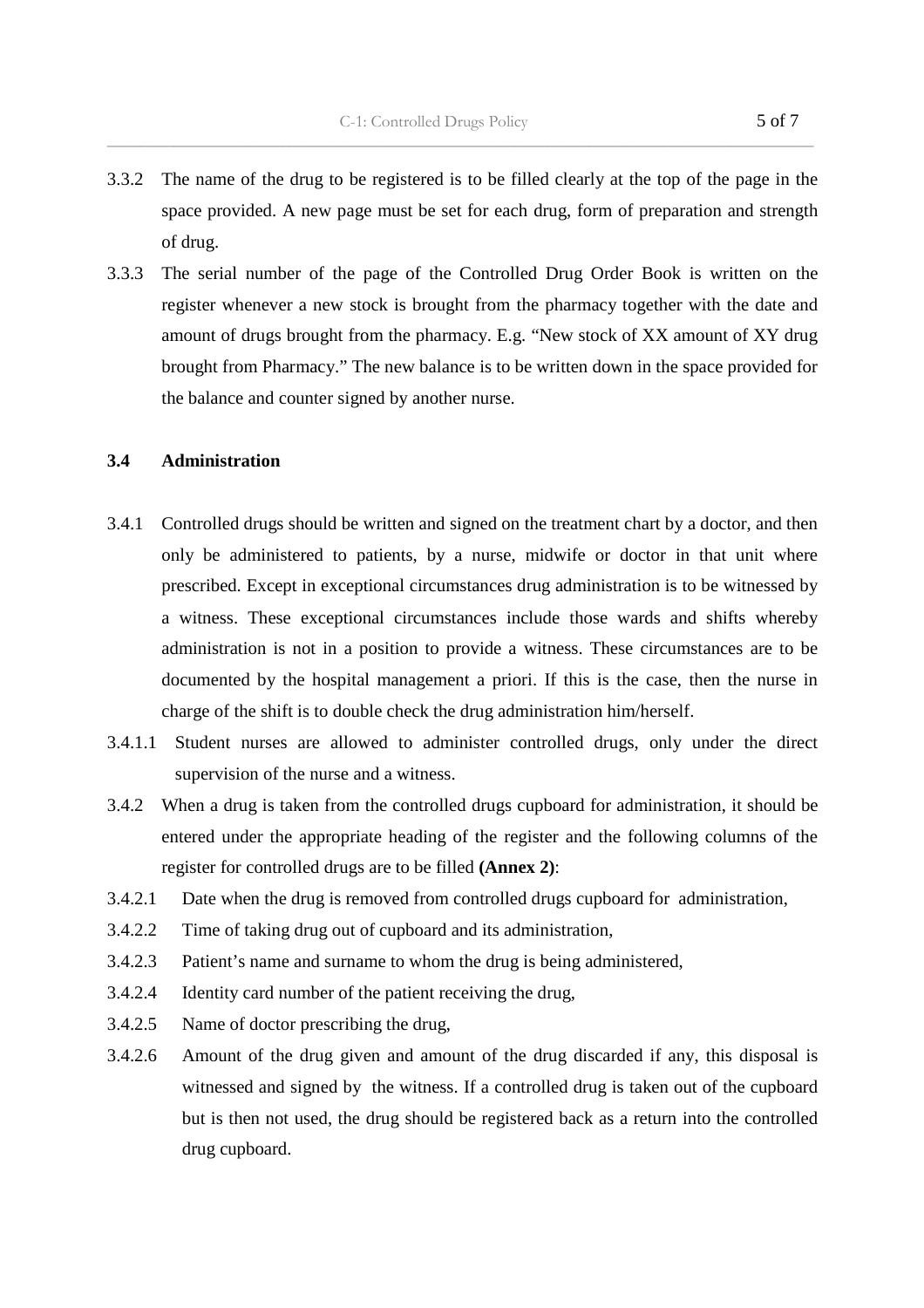3.4.2.7 Signature of the nurse, midwife or doctor administering the drug together with the full name in block letters,

 $\overline{\phantom{a}}$  ,  $\overline{\phantom{a}}$  ,  $\overline{\phantom{a}}$  ,  $\overline{\phantom{a}}$  ,  $\overline{\phantom{a}}$  ,  $\overline{\phantom{a}}$  ,  $\overline{\phantom{a}}$  ,  $\overline{\phantom{a}}$  ,  $\overline{\phantom{a}}$  ,  $\overline{\phantom{a}}$  ,  $\overline{\phantom{a}}$  ,  $\overline{\phantom{a}}$  ,  $\overline{\phantom{a}}$  ,  $\overline{\phantom{a}}$  ,  $\overline{\phantom{a}}$  ,  $\overline{\phantom{a}}$ 

- 3.4.2.8 Signature of the person acting as witness to the whole process of the drug administration together with the full name in block letters.
- 3.4.2.9 When a phial/ampoule of controlled drug is accidentally broken, syrup spilled, or tablet crumbled, it should be registered by the nurse involved and double signed by the witness.
- 3.4.3 Completed registers are to be kept in the ward for 10 years from the date of the last entry.
- 3.4.4 The stock balance is to be written down after the drug has been administered. Any discrepancies in the balance should be immediately reported to the nurse in charge. An official incident report is to be written immediately which should be handed to the. immediate nursing manager or any other delegated authority, and the entity / medical administrator or its equivalent.
- 3.4.5 No cancellations or obliteration of an entry should be made. Corrections should be made by neatly crossing a line across the part being corrected and dated and signed.
- 3.4.6 Once the drug is administered, the prescription chart should be clearly signed or initialised in the space provided by the authorised person administering the medication. The only official prescription chart in the hospital is the patients' treatment chart.
- 3.4.7 All entries should be clearly legible.

#### **3.5 Stock Checking**

3.5.1 The nurse in charge or any other nurse delegated for the day by the nurse in charge should hand over stocks of controlled drugs at the end of each shift to the nurse in charge of the next shift, and vice versa **(Annex 3)**. Any discrepancies should be reported immediately as outlined in No. 3.4.4.

#### **3.6 Expired Items**

3.6.1 The removal of unwanted, unused or expired controlled drugs must always be recorded on the Controlled Drug Register. The nurse in charge and his/her deputy must both sign the